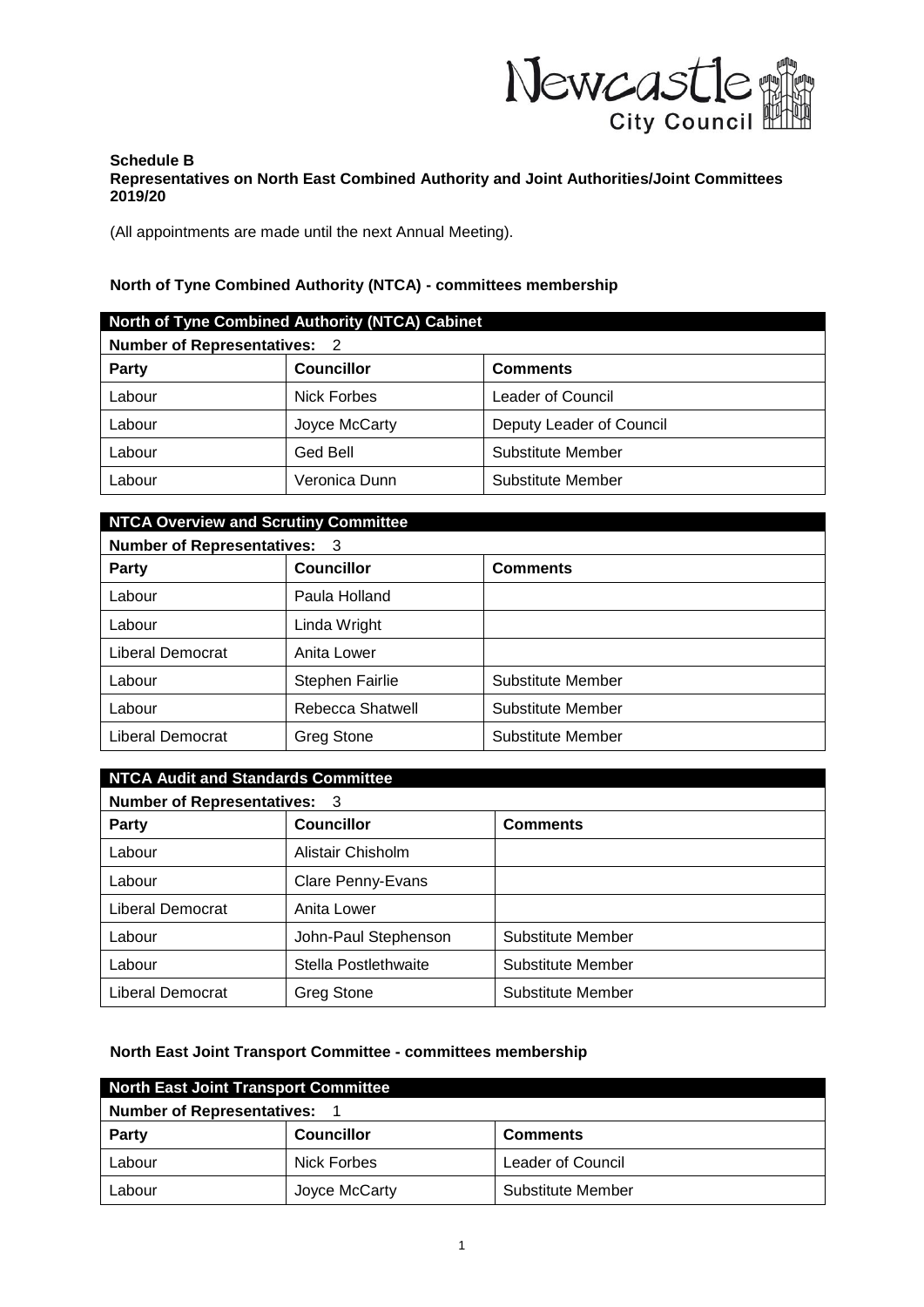| North East Joint Transport Committee Audit Committee |                   |                   |
|------------------------------------------------------|-------------------|-------------------|
| <b>Number of Representatives:</b>                    |                   |                   |
| <b>Party</b>                                         | <b>Councillor</b> | <b>Comments</b>   |
| Liberal Democrat                                     | <b>Greg Stone</b> |                   |
| Liberal Democrat                                     | Matt Folker       | Substitute Member |

| North East Joint Transport Committee Tyne and Wear Sub-Committee |                   |                          |
|------------------------------------------------------------------|-------------------|--------------------------|
| <b>Number of Representatives:</b>                                |                   |                          |
| <b>Party</b>                                                     | <b>Councillor</b> | <b>Comments</b>          |
| Labour                                                           | Joyce McCarty     | Deputy Leader of Council |
| Labour                                                           | Arlene Ainsley    | Substitute Member        |

| <b>North East Joint Transport Committee Overview &amp; Scrutiny Committee</b> |                        |                          |
|-------------------------------------------------------------------------------|------------------------|--------------------------|
| <b>Number of Representatives: 2</b>                                           |                        |                          |
| <b>Party</b>                                                                  | <b>Councillor</b>      | <b>Comments</b>          |
| Labour                                                                        | Oskar Avery            |                          |
| Liberal Democrat                                                              | <b>Greg Stone</b>      |                          |
| Labour                                                                        | <b>Stephen Fairlie</b> | <b>Substitute Member</b> |
| Liberal Democrat                                                              | Matt Folker            | Substitute Member        |

## **Joint Committees**

| North East Local Enterprise Partnership |                   |                   |
|-----------------------------------------|-------------------|-------------------|
| <b>Number of Representatives:</b>       |                   |                   |
| Party                                   | <b>Councillor</b> | <b>Comments</b>   |
| Labour                                  | Nick Forbes       | Leader of Council |

| Joint Street Lighting Committee     |                        |                       |
|-------------------------------------|------------------------|-----------------------|
| <b>Number of Representatives: 2</b> |                        |                       |
| <b>Party</b>                        | <b>Councillor</b>      | <b>Comments</b>       |
| Labour                              | <b>Stephen Fairlie</b> |                       |
| Labour                              | Nick Kemp              | <b>Cabinet Member</b> |
| Labour                              | George Allison         | Substitute Member     |
| Labour                              | Rob Higgins            | Substitute Member     |

| Joint Tyne Bridges Committee                  |                        |                          |
|-----------------------------------------------|------------------------|--------------------------|
| <b>Number of Representatives:</b><br>$4(3+1)$ |                        |                          |
| <b>Party</b>                                  | <b>Councillor</b>      | <b>Comments</b>          |
| Labour                                        | Arlene Ainsley         | <b>Cabinet Member</b>    |
| Labour                                        | John-Paul Stephenson   |                          |
| Labour                                        | <b>Stephen Fairlie</b> |                          |
| Liberal Democrat                              | Pauline Allen          |                          |
| Liberal Democrat                              | Gareth Kane            | <b>Substitute Member</b> |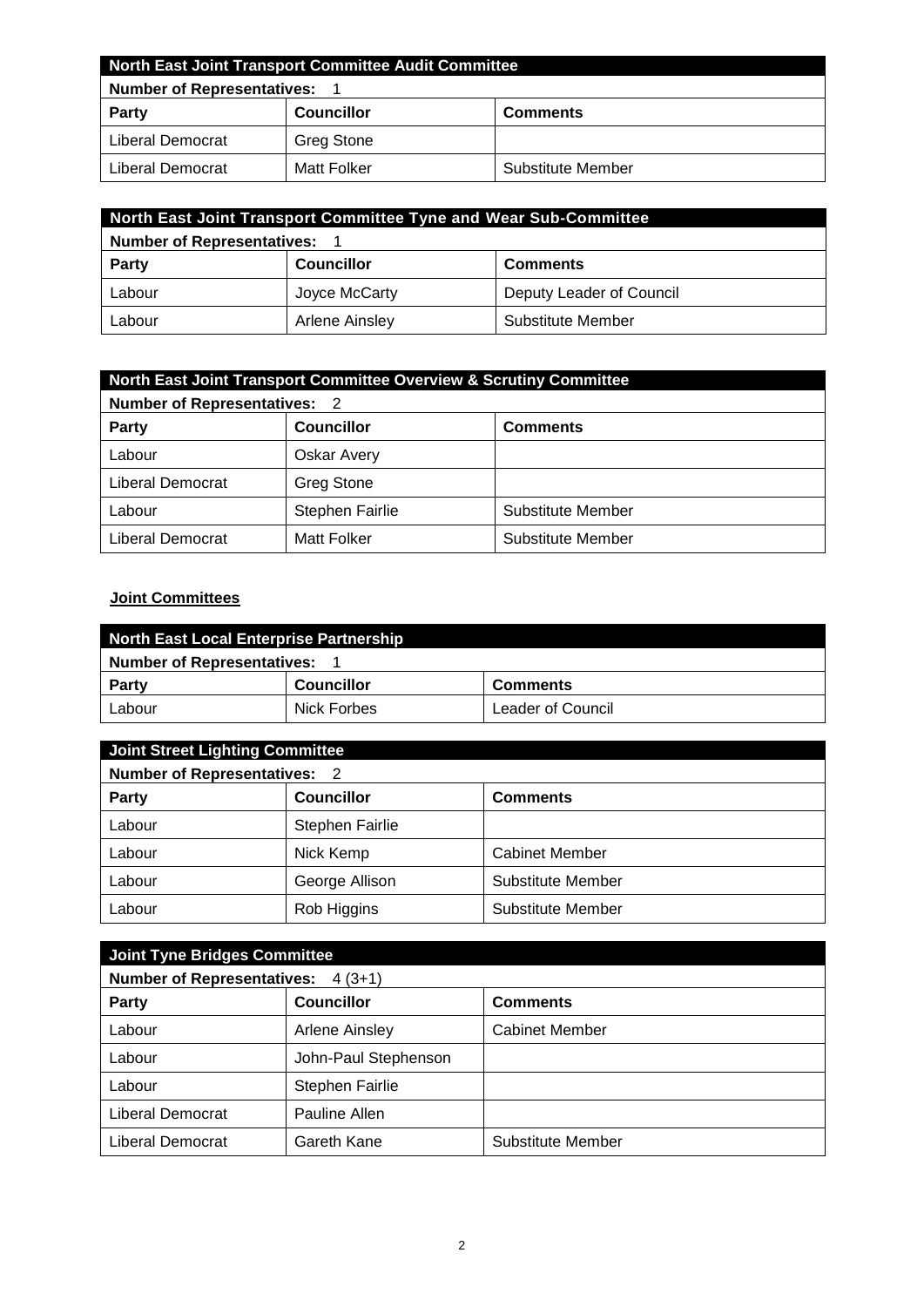| <b>LA7 Airport Board</b>            |                   |                    |
|-------------------------------------|-------------------|--------------------|
| <b>Number of Representatives: 2</b> |                   |                    |
| <b>Party</b>                        | <b>Councillor</b> | <b>Comments</b>    |
| Labour                              | Nick Forbes       | Leader of Council  |
| Labour                              | Joyce McCarty     | Alternate Director |

| North East Joint Health Overview and Scrutiny Committee                                                              |                   |                                           |
|----------------------------------------------------------------------------------------------------------------------|-------------------|-------------------------------------------|
| <b>Number of Representatives:</b> 1 – Chair of Health Overview and Scrutiny Committee or another<br>nominated deputy |                   |                                           |
| <b>Party</b>                                                                                                         | <b>Councillor</b> | <b>Comments</b>                           |
| Liberal Democrat                                                                                                     |                   | <b>Chair of Health Scrutiny Committee</b> |

| North East Purchasing Organisation - Joint Committee |                   |                               |                                     |
|------------------------------------------------------|-------------------|-------------------------------|-------------------------------------|
| <b>Number of Representatives:</b>                    |                   |                               |                                     |
| <b>Party</b>                                         | <b>Councillor</b> | <b>Special Responsibility</b> | <b>Expiry Date</b>                  |
| Labour                                               | Veronica Dunn     | <b>Cabinet Member</b>         |                                     |
| Labour                                               | Vacancv           | <b>Scrutiny Member *</b>      | requirement of NEPO<br>constitution |

| Northumberland, Tyne & Wear and North Durham STP Joint Health Scrutiny Committee |                           |                   |
|----------------------------------------------------------------------------------|---------------------------|-------------------|
| <b>Number of Representatives: 2</b>                                              |                           |                   |
| <b>Party</b>                                                                     | <b>Councillor</b>         | <b>Comments</b>   |
| Labour                                                                           | <b>Felicity Mendelson</b> |                   |
| Labour                                                                           | Ann Schofield             |                   |
| Liberal Democrat                                                                 | <b>Wendy Taylor</b>       |                   |
| Labour                                                                           | <b>Oskar Avery</b>        | Substitute Member |
| Liberal Democrat                                                                 | Ali Avaei                 | Substitute Member |

| <b>Northumbria Police and Crime Panel</b> |                          |                       |
|-------------------------------------------|--------------------------|-----------------------|
| <b>Number of Representatives: 2</b>       |                          |                       |
| <b>Party</b>                              | <b>Councillor</b>        | <b>Comments</b>       |
| Labour                                    | <b>Clare Penny-Evans</b> | <b>Cabinet Member</b> |
| Labour                                    | Kyle Webster             |                       |

| Tyne and Wear Archives and Museums Strategic Board    |                       |                                |
|-------------------------------------------------------|-----------------------|--------------------------------|
| <b>Number of Representatives: 1&amp; 1 substitute</b> |                       |                                |
| <b>Party</b>                                          | <b>Councillor</b>     | <b>Comments</b>                |
| Labour                                                | <b>Kim McGuinness</b> | <b>Cabinet Member</b>          |
| Labour                                                | Ged Bell              | <b>Substitute Member</b>       |
| Labour                                                | Linda Wright          | Rotating Members (from 1.9.18) |

| Tyne and Wear Fire and Rescue Authority |                         |                 |  |
|-----------------------------------------|-------------------------|-----------------|--|
| Number of Representatives: 4 (3+1)      |                         |                 |  |
| <b>Party</b>                            | <b>Councillor</b>       | <b>Comments</b> |  |
| Labour                                  | Nick Forbes             | Vice Chair      |  |
| Labour                                  | Karen Kilgour           |                 |  |
| Labour                                  | <b>Hazel Stephenson</b> | Continued over  |  |